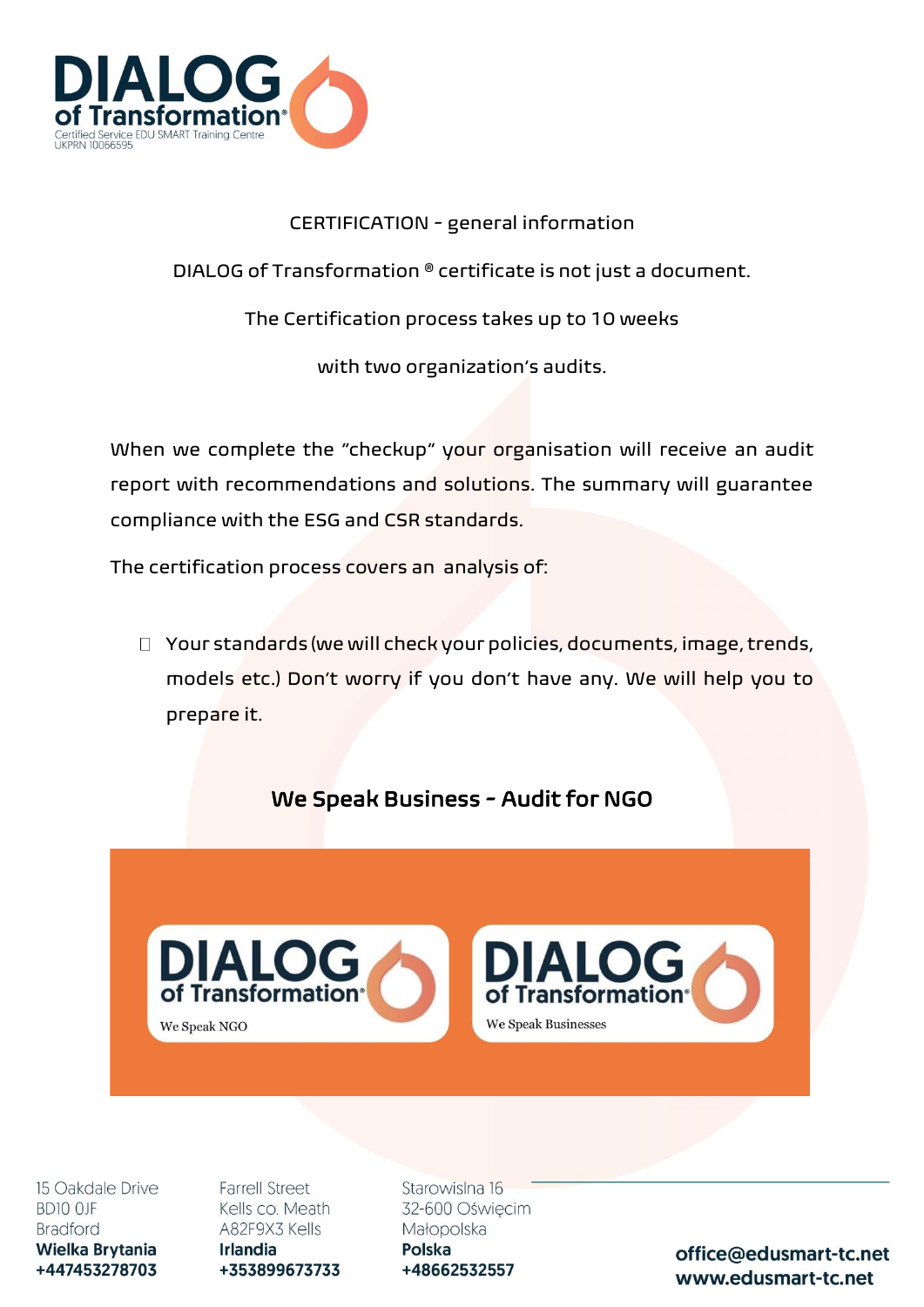

We will check your potential with 2 companies to see how they see your organisation from a business perspective. Our business consultants will provide you with a summary of the process of assessing the organization's business potential. We will add the recommendations to our final report that is clear what is recommended for improvement to be business friendly. This is the part of the process for nonprofit organisations and public sector.

## We speak NGO - Audit for Business



We will check your potential with 2 nonprofit organisations to see how they see your company from a social responsibility perspective. Our NGO consultants will provide you with a summary of the process of assessing the organization's social potential. We will add the recommendations to our final report that is clear what is recommended for improvement to be NGO friendly. This is the part of the process for business and public sector.

15 Oakdale Drive BD10 OJF **Bradford** Wielka Brytania +447453278703

**Farrell Street** Kells co. Meath A82F9X3 Kells **Irlandia** +353899673733 Starowislna 16 32-600 Oświęcim Małopolska Polska +48662532557

office@edusmart-tc.net www.edusmart-tc.net